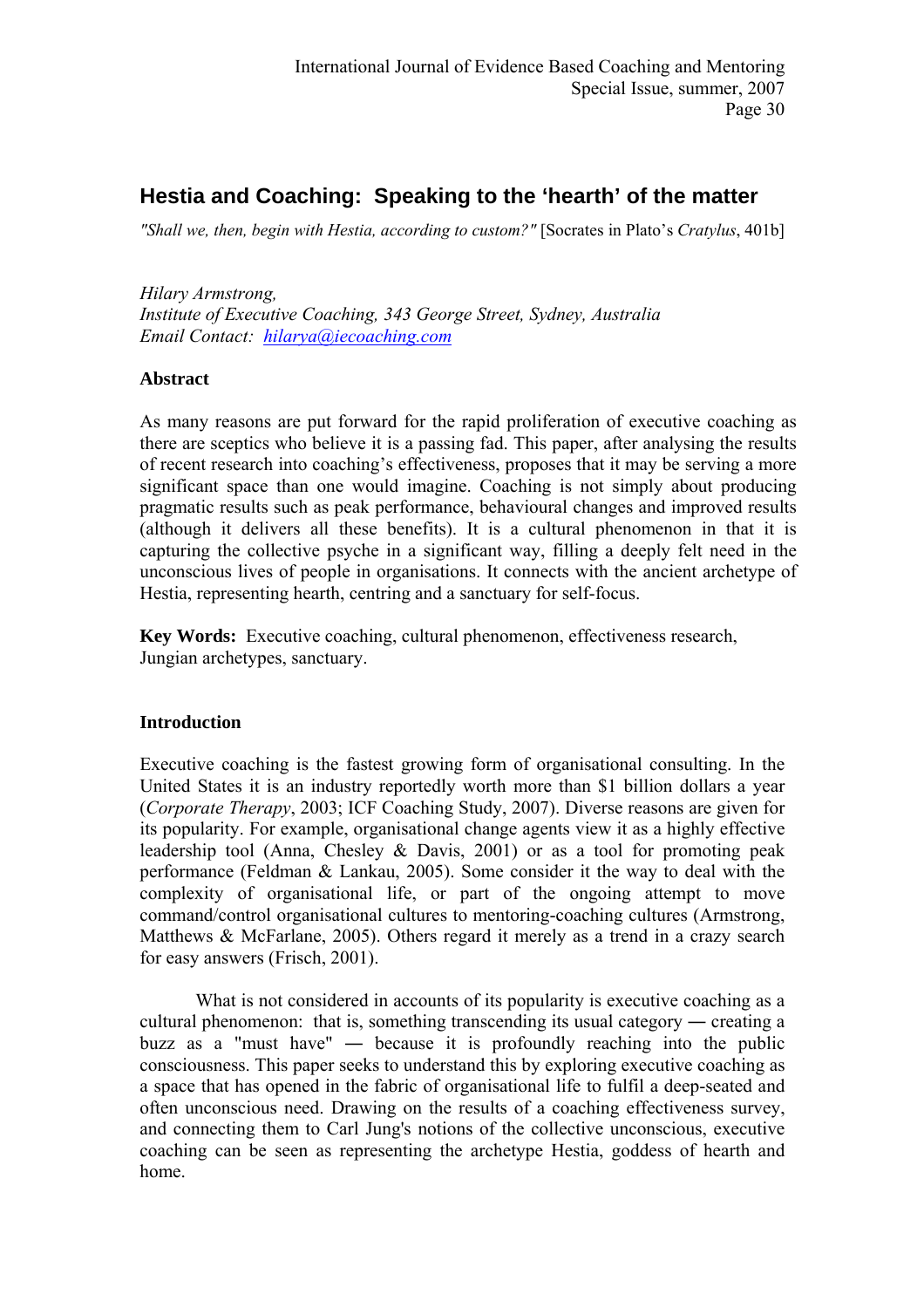## **Methodology**

The starting point is analysis of the coaching effectiveness research undertaken by the Institute of Executive Coaching (Armstrong & Melser, 2005; Armstrong, Melser & Tooth, 2007). The survey instrument used in this research utilised a number of different measures. One was a series of questions designed to inquire how people thought executive coaching produced benefits (if any). Of the 111 respondents, 92% said it was because the coach asked reflective questions that had them thinking differently; 87% said it was a safe place to talk about problems and issues outside the organisation; 86% said the coach constructively challenged their ways of thinking and the assumptions they were making; and 85% said coaching provided a sounding board for testing and expressing new ideas.

The respondents therefore indicated that they viewed executive coaching as providing time for people to reflect and talk about issues they faced. It was an opportunity to be listened to and engage in reflective dialogue. They regarded it as a "safe" place; a sanctuary detached from the everyday strivings that are part and parcel of an organisation's political landscape. Ultimately, they saw it as a place where they could receive support to re-invent themselves and, within the bounds of respect and safety, be constructively challenged to try on new ways of being.

## **The Hestia Myth**

Carl Jung, the Swiss founder of analytical psychology, coined the term 'collective unconscious' in 1916 to describe what he thought of as a pool of common human experiences arising from shared instincts and culture. The collective unconscious is manifest in, and transmitted through, myths ― cultural narratives that will not go away. They are passed through the ages and peopled by archetypal, generic, idealised figures representing patterns of human experience. For example, the "great mother" archetypes, which are found in cultural narratives about perfect mothering, are similar enough for a generic ideal to emerge. These characters, although sifted by time, remain remarkably consistent and relevant. They continue to speak to us from some deep, timeless flow of common human experience. By referring back to ancient myths and stories, we can begin to make sense of something that is expressing itself in some potent way in our lives.

One such myth that connects with the experience of the coaching survey respondents is an archetype from Greek mythology: the goddess Hestia, who represented the centre of the city and home. The Hestia archetype is also found in Roman mythology, as Vesta. Interestingly, the etymology of the word "hearth" and the Latin word for "focus" are the same. The hearth (Hestia) was represented by a round stone on which a fire burned. Keeping the fire alive was central to the health and security of the family and the city's inhabitants as whole. The official seat of Hestia is in Delphi, at the Omphalos, which was considered the centre of the Earth in ancient times. Hestia was the goddess of all goddesses. She had no adventures and did not get caught up in wars. However, she was the most frequently honoured of the Gods ― each day, at the beginning and end of all gatherings at home and in the city.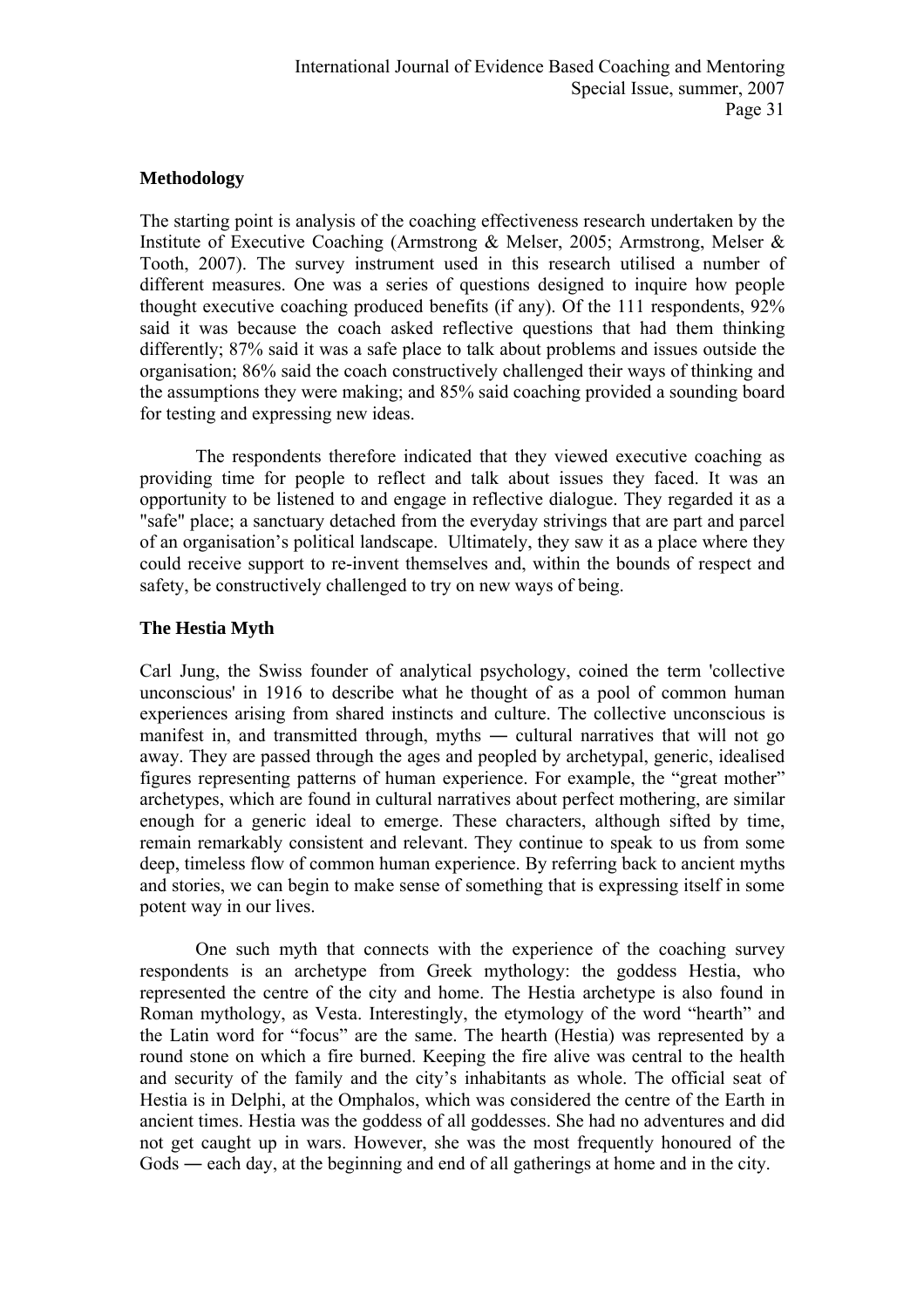Psychologically, the Hestia symbol is an external centre as well as an inner symbol. It expresses the importance of our internal centre, coming home to ourselves, focusing and finding our centre. Hestia, the hearth, is a quiet place; a sanctuary to converse, reflect and come back to oneself.

In the Hestia myth, she was the first of Cronos and Rhea's 10 children. Cronos, a Titan, was a fierce and jealous man who ate his first nine children at birth. Rhea finally took action at the birth of the 10th child, Zeus, who was rescued because his mother wrapped a stone in a blanket for Cronos to swallow. She then sent Zeus away to be raised elsewhere. As a grown young man, he returned and killed his father, making him regurgitate his children. Hestia was thus born again (this time fully grown). As the first devoured, she was regurgitated last and was now the youngest*.*  Hestia, being both youngest and oldest, is an example of the paradox that is frequently present in myths. It indicates the paradoxical nature of our engagement with the world. As the hearth, Hestia is the centre of home/family/city, and also our personal centre. Neither can exist without the other. Life is paradoxical ― a dance between our internal reality and the external world.

There are only three narratives that teach us about Hestia. The first tells us of her political independence, the second the need for a sanctuary, and the third her insistence on presence in everyday life. After receiving many overtures from suitors, she requested of Zeus the right to remain a virgin, which was granted. This was an unusual state for a woman in the ancient world. There are many interpretations of this, one being that she stood her ground in terms of marriage, staying strong and independent in the face of social and political pressure. Her independence meant she was not motivated by self-interest and was the only goddess who was not "manipulative or drawn into conflicts and arguments" (Philocleon in Aristophanes' *The Wasps* 846, in Graves 1957, 75). The second story is that at some point, while attending a feast, she got drowsy and slept. She was awakened by the braying of a donkey and saved herself from the rampantly sexual Priapus, who was on top of her, trying to rape her. Hestia thus represented personal security as the sacred duty of hospitality. This is expressed through the hearth as sanctuary. The last story is that, although originally listed as one of the 12 Olympian Gods, Hestia gave up her seat in favour of newcomer Dionysus to tend to the sacred fire on Mount Olympus, thus choosing to live on the Earth among mortals and bringing attention to the importance of being present in everyday life.

#### **Hestia and Coaching**

So how does this myth connect to the research on coaching effectiveness? Much of the psychological symbolism connected to Hestia is present in the picture that participants fed back in the research. Five aspects of the archetype are expressed in their perceptions. These will be illustrated by direct quotes from respondent who took part in research interviews.

1. Hestia is figured by a round central stone, a place of fire and the hearth of the home. Home in this sense is not only literal, but metaphorical. It indicates peoples'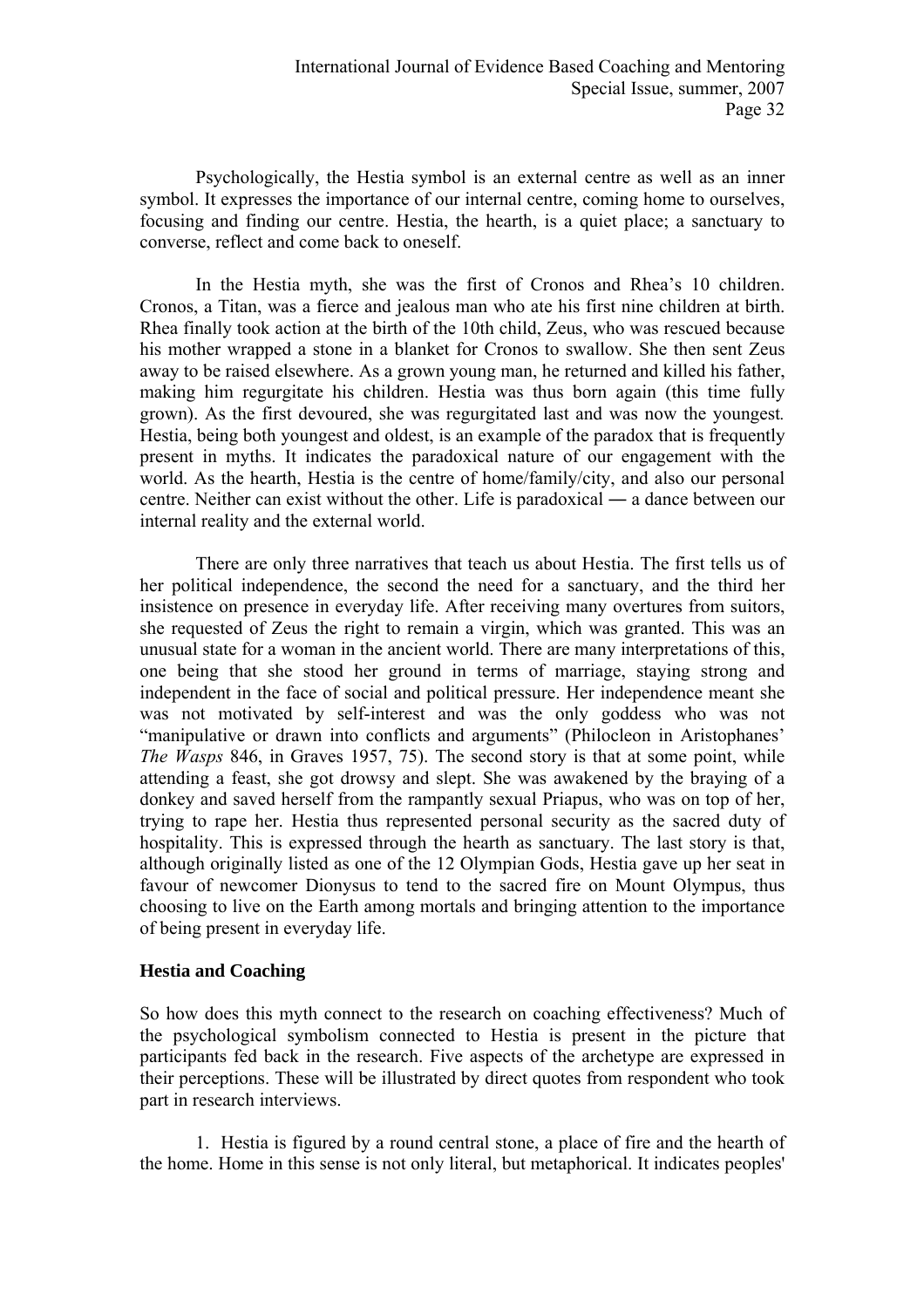ever-present internal life and the need for stillness and intentional focus to access it. If Hestia is honoured, the warmth and glow of the smouldering coals help people focus on their internal dialogues and gain acceptance of themselves. The hearth in ancient times provided a literal space for deep, intimate communion, a warm place for people to sit silently, or quietly talking about themselves. Metaphorically, empathy and concentrated listening helps people to come home to themselves, and the ritual of executive coaching served as the metaphorical hearth for the organisation. There were a number of respondents' comments that reflect this need:

- *(Coaching) gave me time to reflect a breather and a balance and the time to focus on myself gave me improved self-awareness.*
- *It was an awakening of self.*
- *Gave me the opportunity to focus and clarify things in my own mind.*
- *Personal development issues were the key area (for me in coaching).*
- *Opportunity to step away from the day-to-day to-do list.*
- *The difference for me was self-awareness.*
- *It is an evolving path with no start or finish... I've even taken some (learnings) into my home life.*
- *Relationships moved to a deeper level, a whole new layer of (self) exposed.*
- *I have gained more self-awareness through the framework.*
- *Better confidence in who I am.*

2. Hestia wanted to live among the mortals, so she left Olympus to live frugally, without great fame. In making this choice, she teaches of the importance of life immediately felt, as in "here and now"; the presence to steadily dwell on the matter at hand. This aspect of the archetype was strongly expressed in Hestia's Roman equivalents, who were also keepers of the salt - the salt that gives savour to the common everyday, thus symbolising the importance of attending to the "now" in order to realise its significance (Hillman, 1995). In the research interviews, people talked about the importance of the coaching in helping them gain focus and clarity, and of being more conscious of everyday relationships, and the confidence to deal with them. Respondents commented**:** 

- *I focus now on what is important now.*
- *I work smarter, not harder.*
- *Focused on areas I knew I needed to, but was not doing.*
- *Focused on issues that were current.*
- *I'm not so muddled in my head―clear ideas.*
- *Helped me get clear about what I really want to do and where do I really want to go.*
- *Gave me a sort of clarity and guided new ways of doing things day to day.*
- *The penny dropped (when the coach was able to articulate things I was not).*
- *I'm now more conscious of how people operate, react day to day.*
- *I could talk honestly (in coaching).*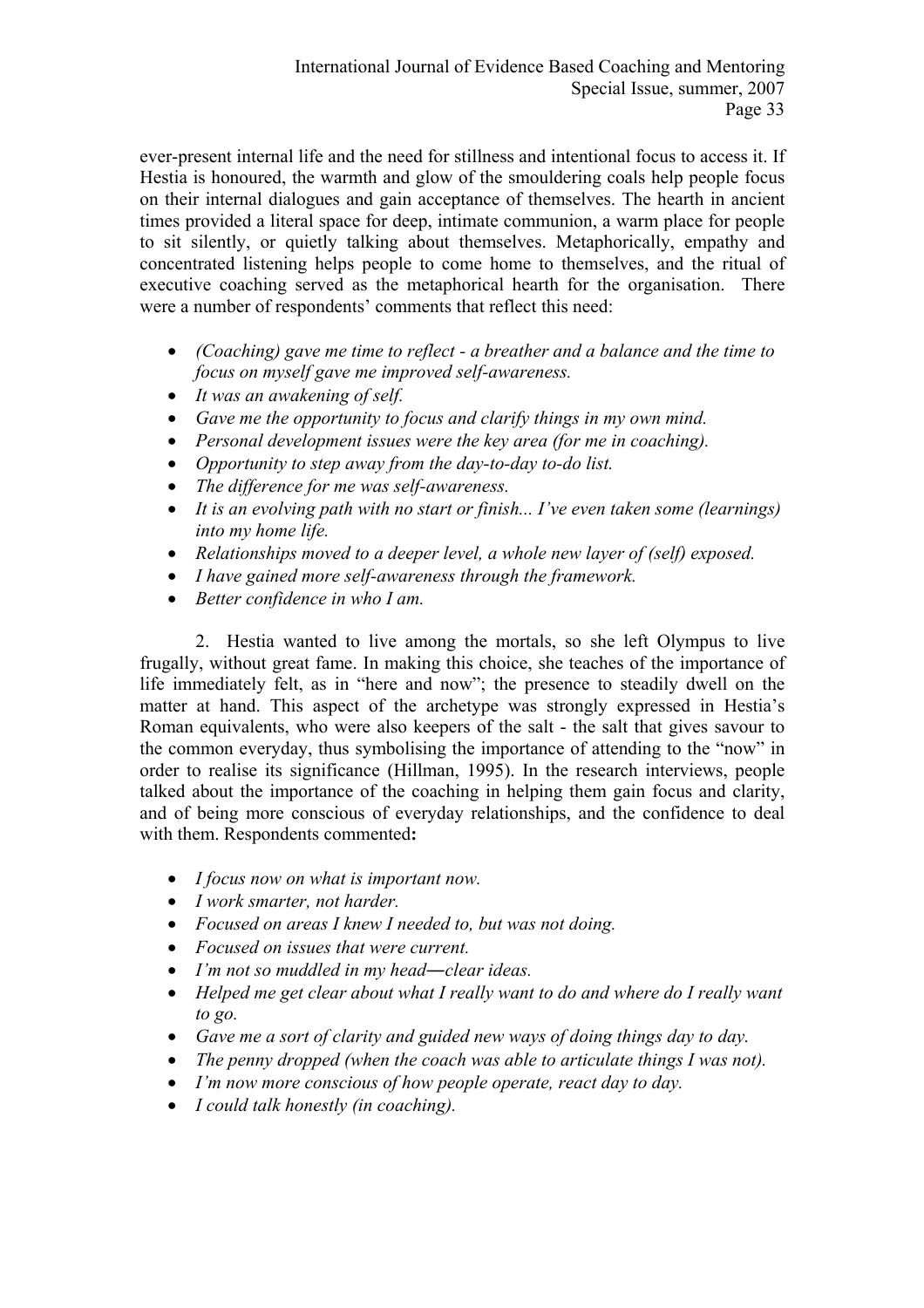3. Hestia's story contains a warning against disrespectful treatment of (female) guests who were protected by the hearth. Her presence signals refuge for visitors, reminding us about the duty to offer warmth, sanctuary and hospitality even to strangers. Although her altars included every family hearth, there is also a power to Hestia which is beyond the family home and hearth. At the more developed level of the polis (city-state, body of citizens), Hestia symbolises the alliance between the colonies and their mother cities. Visitors from the colonies were not free in the city until they had visited its centre, the "hearth". Research participants described coaching as a sanctuary. Examples comments are:

- *Talked about many things I wouldn't talk to others about. Felt safe.*
- *The confidentiality of the sessions was important. There was a comfort level from day one.*
- *Felt safe, talked about many things I wouldn't talk to others about.*
- *Gave me the ability to be open and vulnerable.*
- *Complete openness to bring anything up with no reprisals.*
- *It worked really well as a sounding board with independence from the organisation.*
- *It was safe; like an incident debrief.*
- *It was good to be able to talk honestly.*
- *Within the first session, we established a good relationship.*
- *It was not formal. The coach was easy to talk to, like a friend, very relaxed and gave the freedom to bring anything up.*
- *The coach had the ability to sit back and listen for the gaps. Thinking through, asking questions and getting more focused, then reflecting back to me by drawing out particular models.*

4. The hearth fire of a Greek or Roman household was not allowed to go out unless it was ritually extinguished and ritually renewed. This process was accompanied by impressive rituals of completion, purification and renewal. In the interviews, participants in the research talked about the ritual and structure of executive coaching.

They commented:

- *The monthly sequence was useful and we developed a framework.*
- *Any gaps in the sequence meant loss of momentum.*
- *The coach would listen, reflect and give a model framing and helping me understand.*
- *The frameworks of thinking enabled me to think more deeply.*
- *Coaching is an approach I use now to open a conversation.*
- *It is a framework that protects against (unhelpful) emotions.*
- *I am more structured―I set objectives.*
- *It gave me tools and confidence.*
- *It is a framework that supports intuitive thinking.*
- *I learnt to focus, be prepared before every session, and set milestones.*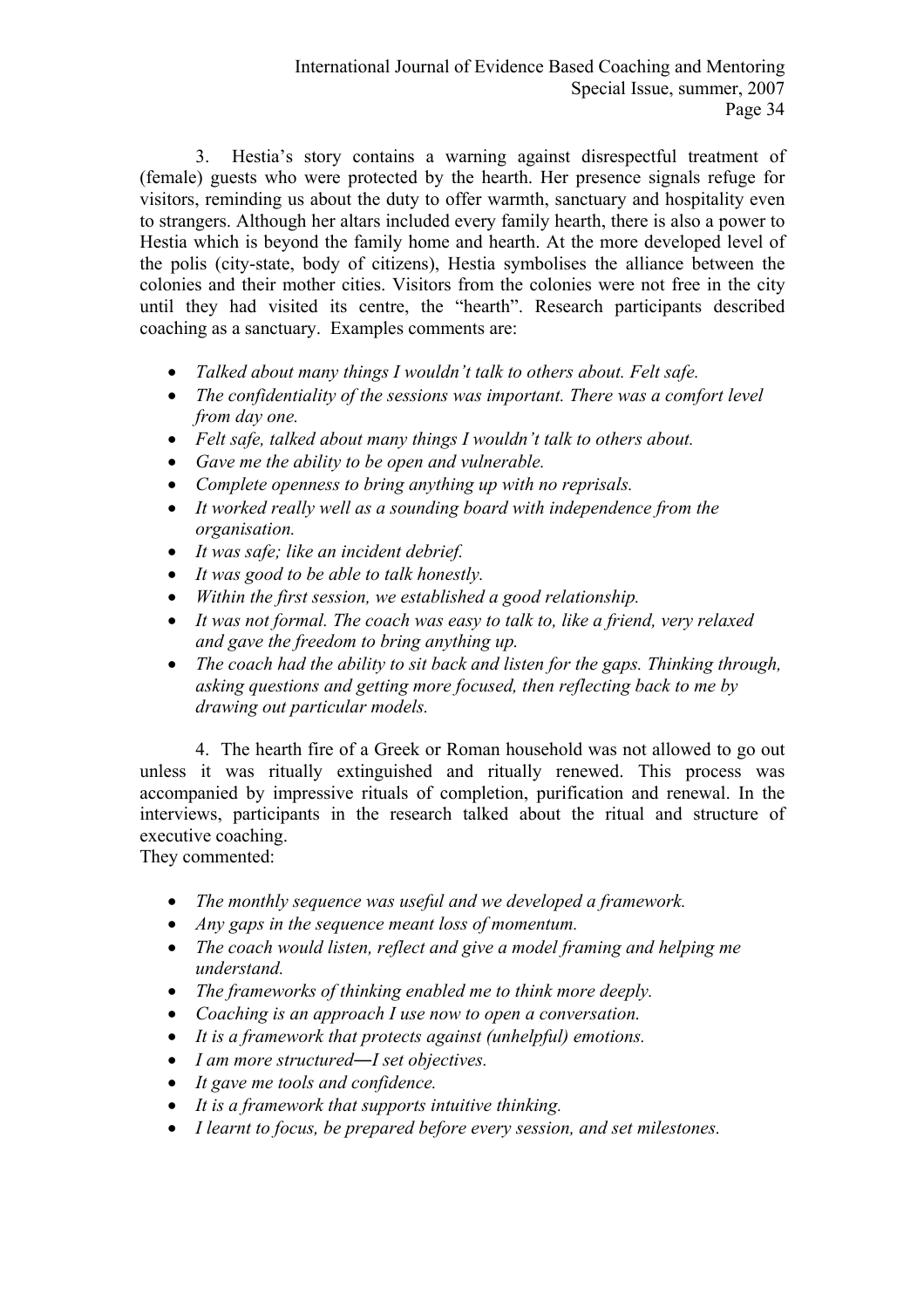5. The hearth was a heap of glowing charcoal. The coals were kept alive by a covering of white ash, considered the most cosy and economical means of heating in ancient times. The fire represents conflict and wars that in the Hestia space were suppressed to enable detachment and reflection. With Hestia not getting caught up in conflicts or wars, she was detached from politics and remained an independent and trusted adviser because of it. The coach's independence from the organisation was an aspect of executive coaching that was important to many people interviewed. Also, the independence enabled the sharing and reflection on difficult conversations and difficult behavioural problems. The coach was an independent source to mull over and work through difficult situations, giving advice and strategies to undertake between sessions. Participant's comments include:

- *The coach was independent, so I could talk about political issues.*
- *Independence of the coach (was important) ―not involved in any company politics.*
- *I was able to be critical of people in the company at all levels as needed. The honest environment encourages exploration of what I want to achieve.*
- *(It was important) to have a completely independent sounding board.*
- *The independence is a huge benefit… With an independent coach, there are no reprisals.*
- *It enabled me to remove myself from the emotion (of difficult issues).*
- *Helped me with fierce conversations, saying what I need to say, then sitting in silence and listening. I now have a better understanding of others, more empathy.*
- *I feel more comfortable to deal with (difficult) issues.*
- *Talking through difficult issues, coach was very good at talking through difference. I can make more sense of (people).*
- *I learnt conflict resolution.*
- *I learnt to deal with areas of conflict, political issues.*

The respondents' accounts speak to aspects of the organisational life that executive coaching is responding to. At a general level, this can be as simple as a "sanctuary" in which people will not be disturbed; a place that has a framework (or ritual) and the support to re-connect with one's centre and re-kindle one's fire. Jungian academic Bernie Neville (2003) has described contemporary organisational life as being lived through another archetype, the god Hermes, who represents the superficial marketer of fantasy. Hermes lives at a frenetic pace, connecting everyone and everything, and going nowhere and everywhere. He was a trickster and an eternal entrepreneur looking for the latest deal. Perhaps what people are looking for in a Hermes-saturated world is Hestia, the space of the hearth, a sanctuary.

However, executive coaching may not simply be a place for respite. It is also regarded as a safe place. In the need for this, people are always negotiating the central contradiction that organisations, by their very nature, struggle with: the tension between a command-control, profit-driven environment and one that is cooperative, open and people-centred (Rees, 1995). In an economic rationalist environment, these two aspects are considered mutually exclusive. Organisations therefore often swing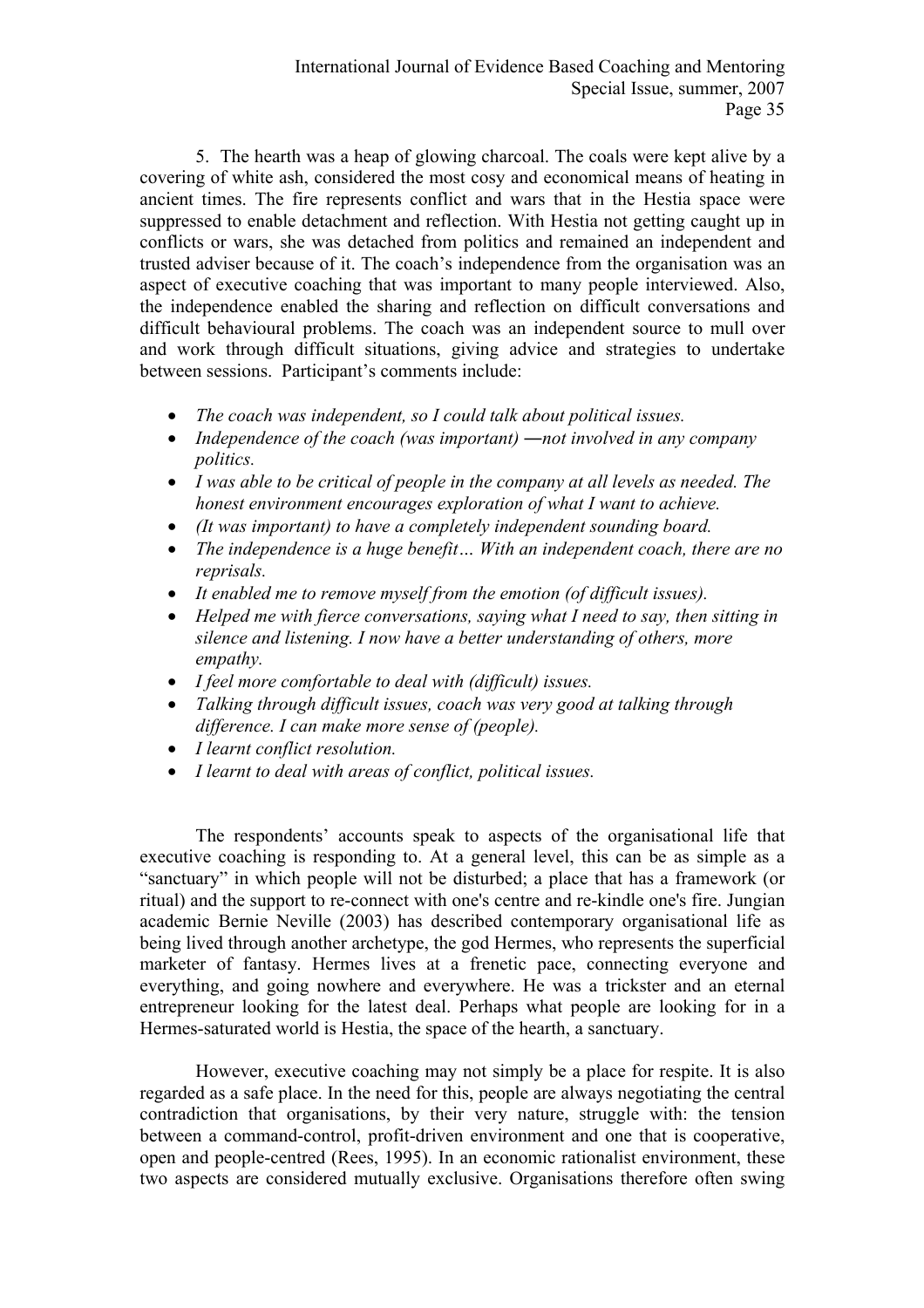between a focus on the bottom line to increase profits, and people-centred practices to increase customer and staff satisfaction. People at all levels are caught in the swings, often attempting to balance their personal values and the organisational practices that negate them. Interestingly, executive coaching can be employed to support either side of the pendulum. Profit-driven management thrives on practices that rely on measurement and performance management. Executive coaching can be seen as simply an intervention to help improve performance and therefore the bottom line (hence the continual push to connect coaching and ROI). However, executive coaching is also a potentially subversive space. It is a one to one process that, although funded by the workplace, has independence from it. This independence gives it safety, providing people with the opportunity to make choices that may or may not fit organisational goals or have direct connection to workplace imperatives.

Executive coaching is therefore somewhat paradoxical and a practice that can never be fully contained or controlled. Perhaps its rapid proliferation is because of this paradoxical and even whimsical aspect. The economic imperatives that drive organisations require order and control, which is why the heart of organisations ― the people and relationships ― can be a frustration. Executive coaching is both orderly (in that it has a structure and boundaries) and disorderly (like any people practice, it can never be fully contained or measured). Embedded in relationship, its success depends on building a trusting, collaborative relationship in which people can be challenged and stretched, or just supported, to meet their personal or the organisation's goals. Relationships occur through the building of shared meaning, and meaningmaking cannot ultimately be formalised or structured. Consequently the coaching relationship, if conducted in a spirit that will determine its success, will potentially have an element of whimsy. Its fuzzy nature gives it warmth — and the fire that makes it a crucible for change (Armstrong, Matthews & McFarlane, 2005).

#### **Conclusion**

As an archetype, Hestia can teach us about the importance of the more imprecise and whimsical relational aspects of coaching (which I would argue will largely determine its success) as well as the importance of the structure or ritual of coaching. The archetype represents a place to sit (the hearth) and bask in the warmth (relationships) and come back to oneself (reflect) in order to be questioned and challenged as one works towards fulfilling one's aspirations and potential. The relationality is as important as the structure and ritual. If these seemingly inconsistent aspects don't sound like executive coaching, then the paradox is not present, and I would argue that neither is good quality executive coaching.

Examining executive coaching as a cultural phenomenon is important to our understanding of the need it is responding to in organisational life. The fabric of organisations consists in the network of interactions, systems and processes, and the behaviours and relationships woven throughout the life of the organisation. The vessel and means of transmission for all these things are the people who come together and 'organise'. Historically, the personal development of the individual and the workplace have been separated — a seemingly odd practice considering the time we spend at work, but valuable in the face of increasing corporatisation and incursion on all areas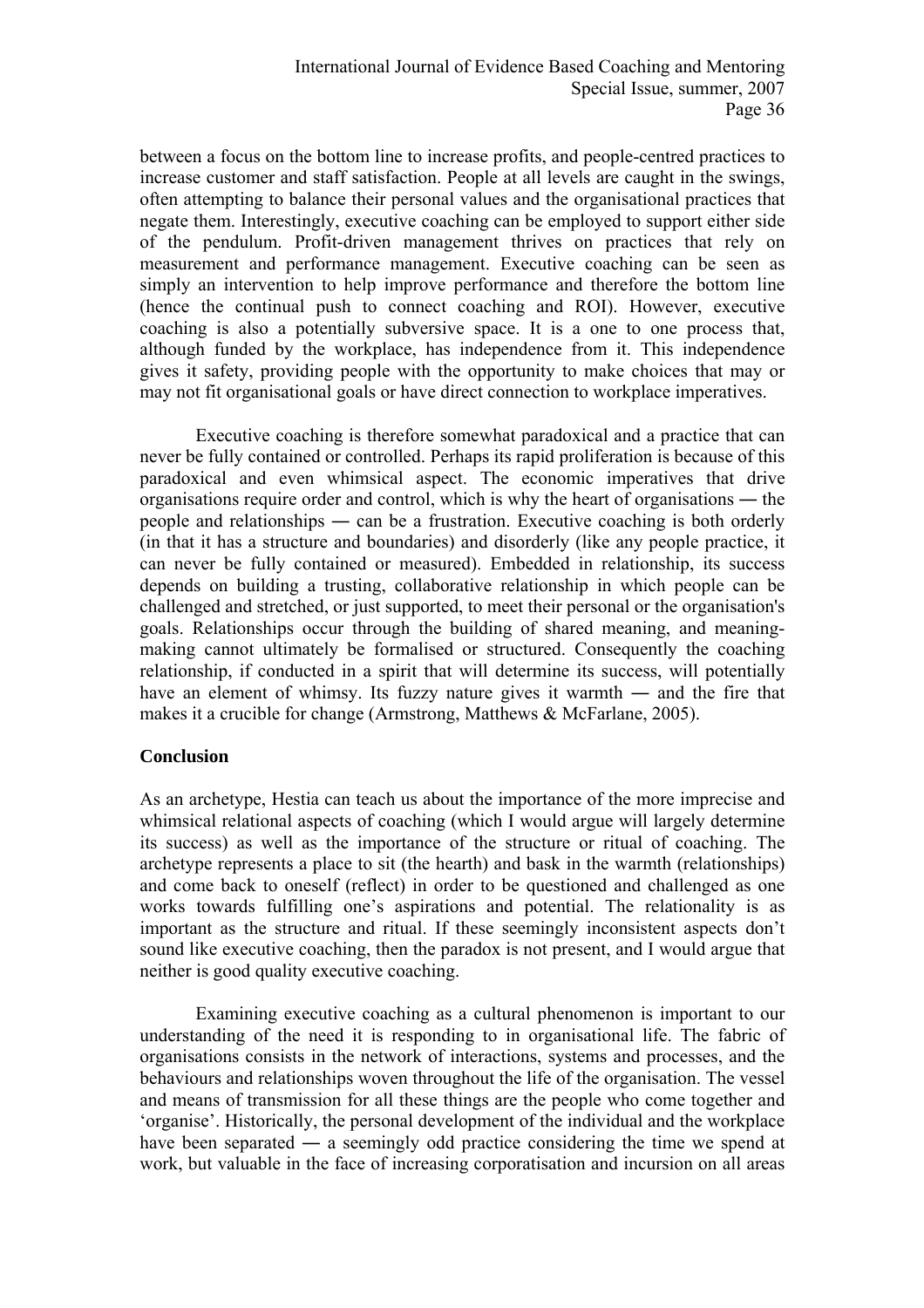of our life. Recognising and maintaining that the separation between the personal and the professional is impossible, as well as recognising that people have a right to maintain their privacy, is grist for the practice of executive coaching.

Hestia as an archetype helps us to understand that we are working in a paradoxical environment. We need the container of coaching to create safety for open conversations, and the independence of the coach to reflect on and find ways to negotiate conflict and politics. We need the warmth of the hearth to create the intimacy and trust required for learning; the presence and focus to dare to dream; the structure and ritual to achieve our goals; and the fire to heat up the encounter for challenge and change.

It is important that we understand executive coaching in this broader sense. When a new and contagious phenomenon like executive coaching arises, key players jostle to organise and control it with systems, protocols and regulations at both macro (demanding professional standards) and micro (reducing it to simplistic prescriptions) levels. As we are invited down these paths, it is beneficial to view executive coaching as a cultural phenomenon that may be expressing the collective psyche of organisations. It is a humanising activity, and within the frenetic, impersonal, ethically challenging world of Hermes powered organisations, people have little time and space to take a breath, explore their actions, seek to change unhelpful and habitual behaviours, or nurture their relationships and look to their personal meanings and future. Executive coaching therefore becomes the 'hearth' of organisations. It provides a much needed centre in a decentred world, an intimate and warm place among what is often cold and fragmented. Hermes is staying around, and there is a lot of energy and enjoyment in his presence. But Hermes needs the balance of Hestia, and executive coaching provides this.

#### **References**

- Anna, A. C., Chesley, J., & Davis, K. (2001) Executive Coaching by Proxy in a Large Organisation: A leadership development tool, *Journal of Leadership Studies*, 8, 61-68.
- Armstrong, H.B., Matthews, J., & McFarlane, C. (2005, accessed 2006) Integral Coaching: The coaching crucible, Paper presented at the 2nd Evidence-based Coaching Conference, Sydney University, Sept 2005',

http://www.jecoaching.com/documents/CrucibleforChangeUSYDPaper\_000.pdf

- Armstrong, H.B., & Melser, P. (2005, accessed 2006) Coaching Effectiveness Survey Report, <http://www.iecoaching.com/docs/ResearchingCoachingEffectiveness.pdf>
- Armstrong, H.B., Melser, P. & Tooth, J. (2007) Executive Coaching Effectiveness: a pathway to self-efficacy, unpublished paper, Institute of Executive Coaching.
- Blattner, J. (2005) Coaching: The successful adventures of a downwardly mobile executive. *Consulting Psychology Journal: Practice and Research, 57(1), 3-13.*
- Boyatsis, R. (2002, accessed 2006) Core Competencies in Coaching Others to Overcome Dysfunctional Behaviour, [www.ieconsortium.org](http://www.ieconsortium.org/)
- Corporate Therapy, *The Economist,* 15 November, 2003, p. 61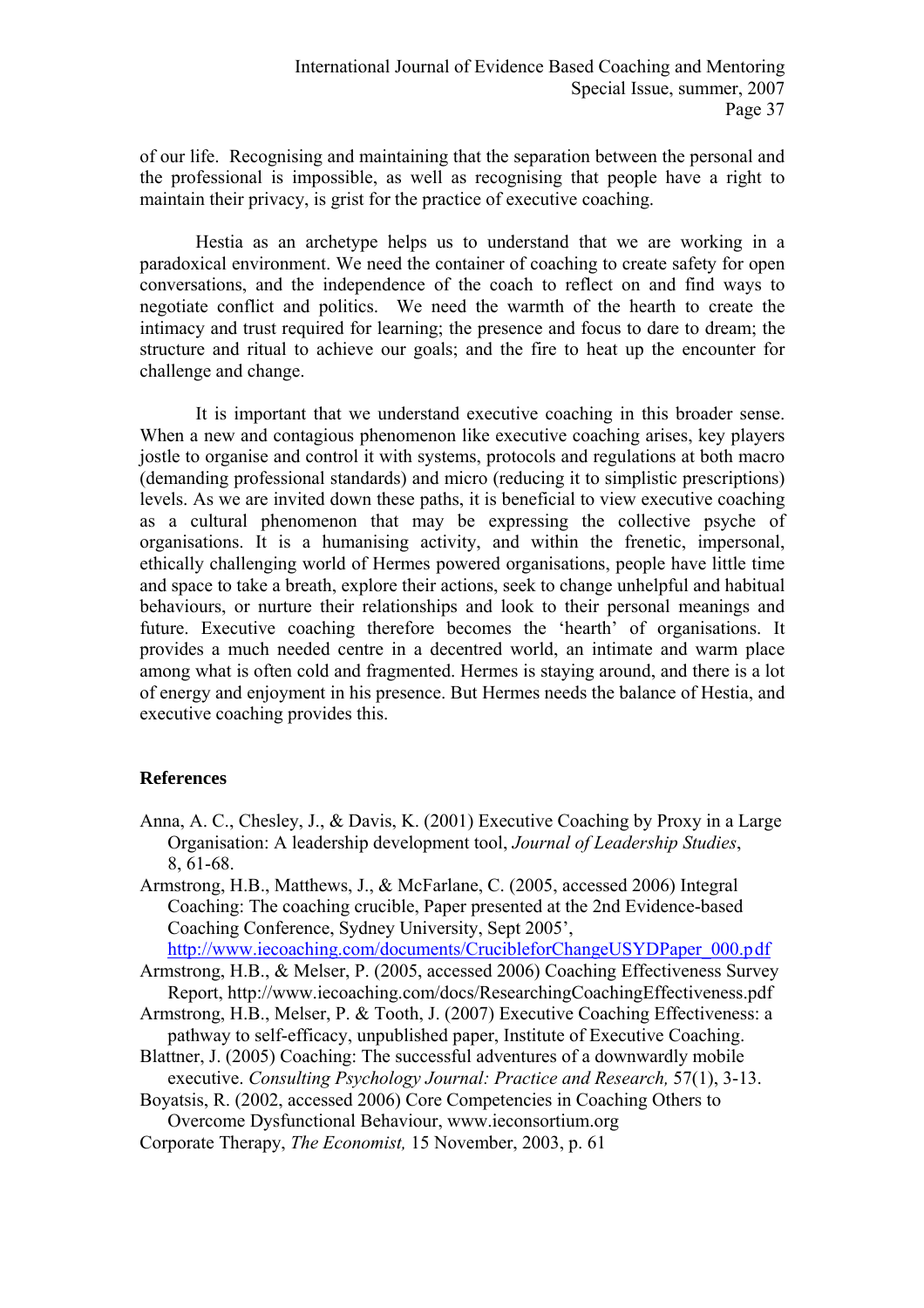- Ducharme, M. (2004) The Cognitive Behavioural Approach to Executive Coaching. *Consulting Psychology Journal: Practice and Research,* 56*(*4), 214-224.
- Feldman, D.C., & Lankau, M. J. (2005) Executive Coaching: A Review and Agenda for Future Research. *Journal of Management*, 31(6), 829-848.
- Firsch, M. (2001) The Emerging Role of the Internal Coach. *Consulting Psychology Journal: Practice and Research*, 53(4), 240-250.
- Gormley, Chaz (2003, accessed 2006) The Goddess Hestia: An archetype of personal and social ecology, http://www.the jungiansociety.org
- Grant, A., & Cavanagh, M. (2004) Towards a profession of coaching: sixty-five years of progress and challenges for the future.

*[International Journal of Evidence Based Coaching and Mentoring](http://www.brookes.ac.uk/schools/education/ijebcm/vol2-no1-contents.html)*, 2(1), 1-16.

Grant, A. (2001, accessed 2006) 'Towards a Psychology of Coaching', [www.psych.usyd.edu.au](http://www.psych.usyd.edu.au/)

Graves, R. (1955) *The Greek Myths Vol 1*, UK: Penguin Books.

- Hall, D.T., Otazo K.L. & Hollenbeck G.P. (1990) Behind Closed Doors: What really happens in executive coaching. *Organisational Dynamics*, 27(3), 39-52.
- Hillman, J. (1995) *Kinds of Power,* New York: Doubleday.
- International Coach Federation 2007, Global *Coaching Study. Executive Summary* (February 2007), Price Waterhouse Coopers. (accessed 28 March, 2007), [http://www.coachfederation.org/NR/rdonlyres/75E59CBF-9B65-479A-9722-](http://www.coachfederation.org/NR/rdonlyres/75E59CBF-9B65-479A-9722-EF193A4DE450/5879/Executive_Summary.pdf) EF193A4DE450/5879/Executive\_Summary.pdf
- Jung, C. (1916) *The structure of the unconscious, Col. Works, Vol V11*, London: Routledge & Keegan Paul.
- Kilburg, R. (1996) Towards a Conceptual Understanding and Definition of Executive Coaching. *Consulting Psychology Journal: Practice and Research*, 48(2), 134-144.
- Kilburg, R. (2000) *Executive Coaching*, Washington DC: American Psychological Association Books.
- Kirksey, B. (1991) 'Hestia: A background of psychological focusing, In J. Hillman (Ed.), *Facing the Gods*. Doubleday.
- Orenstein, R.L. (2002) Executive Coaching: It's not just about the executive. *Journal of Applied Behavioural Science*, 38(3), 355-374.
- Neville, B (2003, accessed 2006) Taking Care of Business in the Age of Hermes, <http://digitalcommons.trinity.edu/trickstersway>
- Parsloe, E. & Wray, M. (2000) *Coaching and Mentoring: Practical methods to improve learning*, London: Kogan Page.

Peel, D. (2005) The Significance of Behavioural Learning Theory to the Development of Effective Coaching Practice.

*[International Journal of Evidence-Based Coaching and Mentoring](http://www.brookes.ac.uk/schools/education/ijebcm/vol3-1-contents.html)*, 3(1), 18-28.

- Rees, S. (1995) Defining and Attaining Humanity, in Rees, S. Rodley, G (Eds): The Human Costs of Managerialism, Leichhardt, Sydney: Pluto Press, pp 285-304
- Rosinski, P. (2003) *Coaching Across Cultures*, London: Nicholas Brealey Publishing. Stalinski, S. (2004) Leadership Coaching as Design Conversation.

*[International Journal of Evidence-Based Coaching and Mentoring](http://www.brookes.ac.uk/schools/education/ijebcm/vol2-no1-contents.html)*, 2(1), 68-86.

- Stewart, Michael (2005 accessed 2006) Hestia, Greek Mythology: From the Iliad to the fall of the last tyrant, <http://messagenet.com/myths/bios/hestia.html>
- Vaartjes, V. (2005) Integrating Action Learning Practices into Executive Coaching to Enhance Business Results.

*[International Journal of Evidence-Based Coaching and Mentorin](http://www.brookes.ac.uk/schools/education/ijebcm/vol3-1-contents.html)*g, 3(1), 1-16.